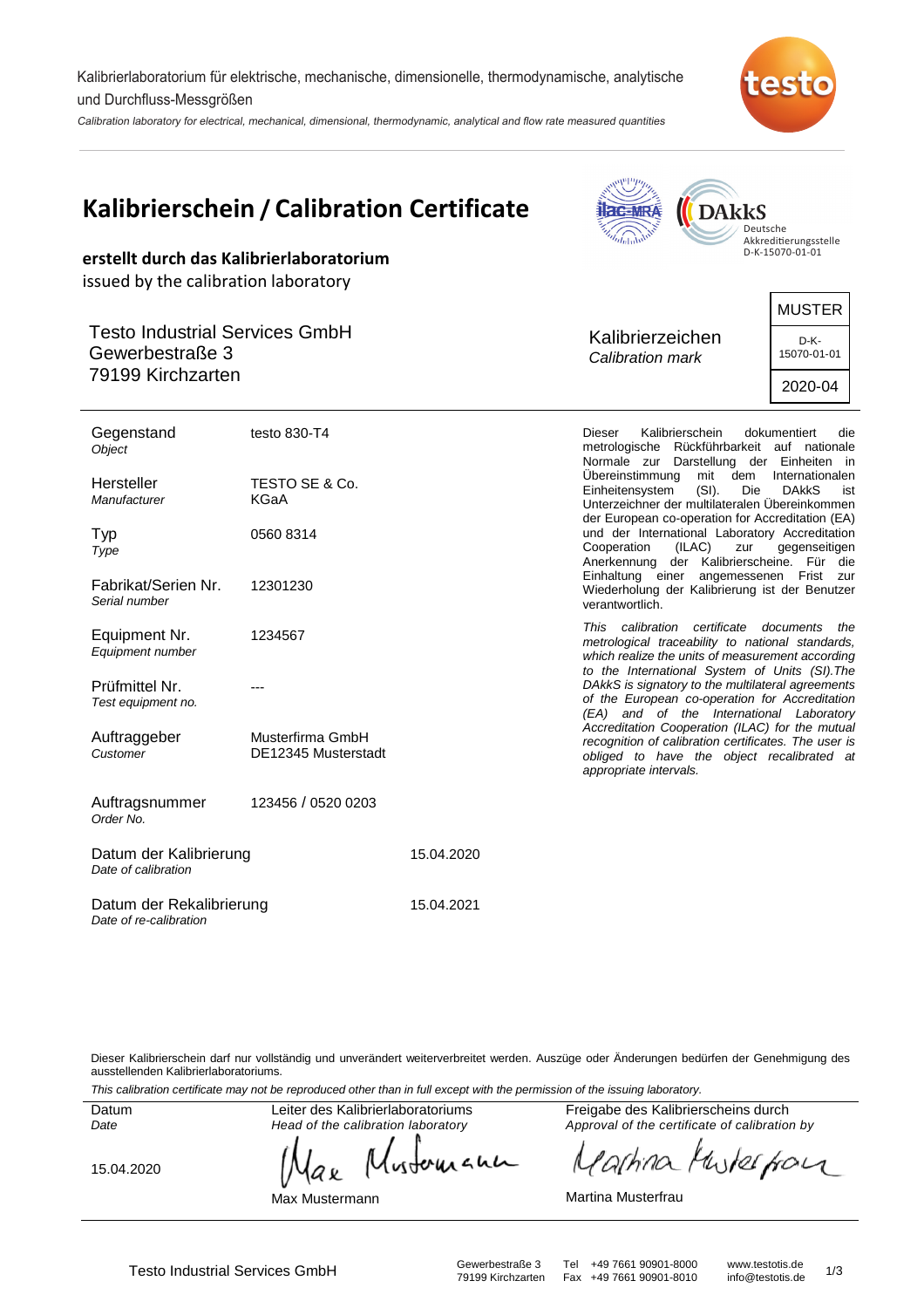MUSTER

D-K-15070-01-01 2020-04

# Kalibrierschein vom calibration certificate dated 15.04.2020

## **Kalibriergegenstand** Calibration object

| Gegenstand<br>Object          | testo 830-T4 |
|-------------------------------|--------------|
| Inventar Nr.<br>Inventory no. |              |
| Standort<br>Location          |              |

# **Kalibrierverfahren** Calibration procedure

Die Kalibrierung erfolgte im Vergleichsverfahren zu einem schwarzen, flussigkeitsumspülten Hohlraumstrahler mit dem Emissionsgrad e = 0,9994. Die Rückführung erfolgt über ein Widerstandsthermometer.

The calibration was accomplished by comparison measurement to a black body with an emissivity of  $e = 0.9994$ . The traceability was made with a standard resistance thermometer.

#### **Messbedingungen** Measuring conditions

Der Kalibriergegenstand wurde zum Zeitpunkt der Kalibrierung zentriert zur Mitte des schwarzen Strahlers positioniert. Zur Bestimmung der Referenztemperatur ist der Mittelwert aus jeweils 10 Einzelmessungen über einen Zeitraum von 5 Minuten gebildet worden.

During the measurement the calibration object was placed centered to the middle of the black body. To determine the reference temperature the mean value of 10 single measurements was evaluated over a period of 5 minutes.

## **Umgebungsbedingungen** Ambient conditions

Alle Messungen wurden im temperierten Labor durchgeführt. All of the measurement were carried out in a tempered laboratory.

Temperatur Temperature (20...26) °C Feuchte Humidity (20...70)% rF % RH

## **Messeinrichtungen** Measuring equipment

| Referenz                                      | Rückführung         | Rekal.    | Zertifikat-Nr.  | Eq.-Nr.  |
|-----------------------------------------------|---------------------|-----------|-----------------|----------|
| Reference                                     | <b>Fraceability</b> | Next cal. | Certificate-no. | Ea.-no.  |
| testo 781 mit Fühler testo 781 with probe     | 15070-01-01 2020-02 | 2021-02   | T132903         | 10212730 |
| Testo 735 1 mit Fühler Testo 735 1 with probe | 15070-01-01 2019-05 | 2020-05   | T116628         | 12867555 |

Referenzzertifikate sind auf www.primasonline.com abrufbar Reference certificates are available at www.primasonline.com



Fax +49 7661 90901-8010